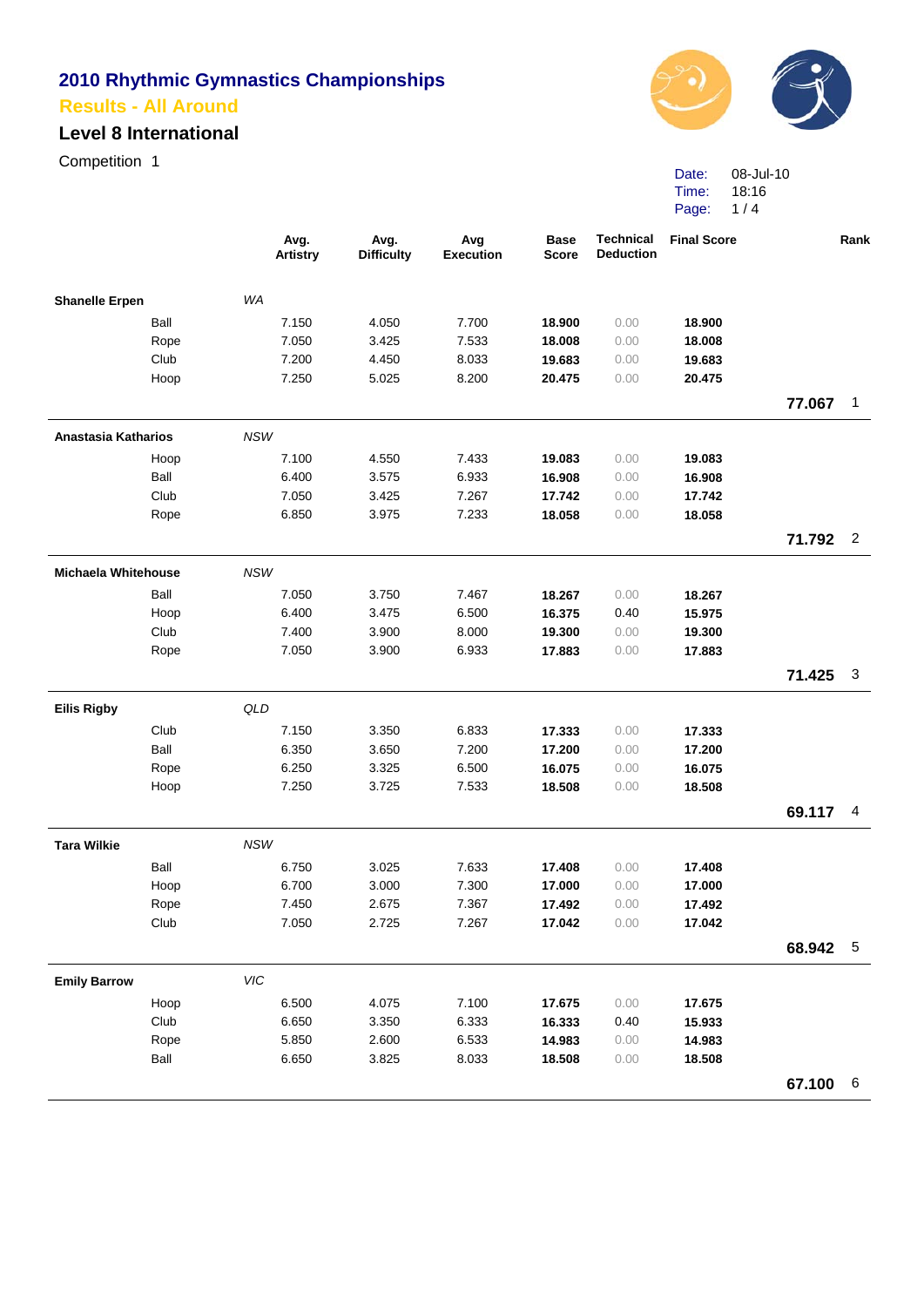# **Level 8 International**

Competition 1



Date: Time: Page: 08-Jul-10 18:16 2 / 4

|                            |            | Avg.<br><b>Artistry</b> | Avg.<br><b>Difficulty</b> | Avg<br><b>Execution</b> | <b>Base</b><br><b>Score</b> | <b>Technical</b><br><b>Deduction</b> | <b>Final Score</b> |           | Rank           |
|----------------------------|------------|-------------------------|---------------------------|-------------------------|-----------------------------|--------------------------------------|--------------------|-----------|----------------|
| <b>Rachel Raskolpoulos</b> | <b>NSW</b> |                         |                           |                         |                             |                                      |                    |           |                |
| Rope                       |            | 6.800                   | 3.525                     | 7.033                   | 17.358                      | 0.00                                 | 17.358             |           |                |
| Hoop                       |            | 6.000                   | 3.175                     | 6.700                   | 15.875                      | 0.00                                 | 15.875             |           |                |
| Club                       |            | 6.900                   | 2.950                     | 6.933                   | 16.783                      | 0.00                                 | 16.783             |           |                |
| Ball                       |            | 6.500                   | 2.725                     | 7.000                   | 16.225                      | 0.00                                 | 16.225             |           |                |
|                            |            |                         |                           |                         |                             |                                      |                    | 66.242    | $\overline{7}$ |
| <b>Marnie Fiebig</b>       | <b>SA</b>  |                         |                           |                         |                             |                                      |                    |           |                |
| Club                       |            | 6.750                   | 2.075                     | 6.967                   | 15.792                      | 0.00                                 | 15.792             |           |                |
| Hoop                       |            | 6.850                   | 3.050                     | 7.333                   | 17.233                      | 0.00                                 | 17.233             |           |                |
| Ball                       |            | 6.200                   | 2.700                     | 7.000                   | 15.900                      | 0.00                                 | 15.900             |           |                |
| Rope                       |            | 6.500                   | 2.375                     | 7.300                   | 16.175                      | 0.00                                 | 16.175             |           |                |
|                            |            |                         |                           |                         |                             |                                      |                    | 65.100    | 8              |
| Marlee-shae Holden         | VIC        |                         |                           |                         |                             |                                      |                    |           |                |
| Ball                       |            | 6.500                   | 3.800                     | 7.333                   | 17.633                      | 0.00                                 | 17.633             |           |                |
| Hoop                       |            | 5.850                   | 3.200                     | 7.267                   | 16.317                      | 0.00                                 | 16.317             |           |                |
| Rope                       |            | 6.150                   | 3.225                     | 5.767                   | 15.142                      | 0.00                                 | 15.142             |           |                |
| Club                       |            | 6.250                   | 2.725                     | 6.900                   | 15.875                      | 0.00                                 | 15.875             |           |                |
|                            |            |                         |                           |                         |                             |                                      |                    | 64.967    | 9              |
| <b>Nicole Connolly</b>     | NZ         |                         |                           |                         |                             |                                      |                    |           |                |
| Club                       |            | 6.700                   | 3.100                     | 7.200                   | 17.000                      | 0.00                                 | 17.000             |           |                |
| Rope                       |            | 6.550                   | 3.025                     | 6.467                   | 16.042                      | 0.00                                 | 16.042             |           |                |
| Hoop                       |            | 6.200                   | 2.850                     | 6.100                   | 15.150                      | 0.00                                 | 15.150             |           |                |
| Ball                       |            | 6.900                   | 2.775                     | 7.000                   | 16.675                      | 0.05                                 | 16.625             |           |                |
|                            |            |                         |                           |                         |                             |                                      |                    | 64.817 10 |                |
| <b>Jayde Ormsby</b>        | SA         |                         |                           |                         |                             |                                      |                    |           |                |
| Hoop                       |            | 6.750                   | 2.400                     | 6.767                   | 15.917                      | 0.10                                 | 15.817             |           |                |
| Club                       |            | 6.400                   | 2.950                     | 6.567                   | 15.917                      | 0.00                                 | 15.917             |           |                |
| Ball                       |            | 6.700                   | 3.500                     | 7.100                   | 17.300                      | 0.00                                 | 17.300             |           |                |
| Rope                       |            | 6.450                   | 2.725                     | 6.467                   | 15.642                      | 0.00                                 | 15.642             |           |                |
|                            |            |                         |                           |                         |                             |                                      |                    | 64.675 11 |                |
| <b>Breanna Wegener</b>     | WA         |                         |                           |                         |                             |                                      |                    |           |                |
| Ball                       |            | 6.100                   | 3.250                     | 7.067                   | 16.417                      | 0.00                                 | 16.417             |           |                |
| Club                       |            | 6.350                   | 2.975                     | 7.067                   | 16.392                      | 0.05                                 | 16.342             |           |                |
| Rope                       |            | 5.800                   | 2.500                     | 6.233                   | 14.533                      | 0.00                                 | 14.533             |           |                |
| Hoop                       |            | 6.850                   | 3.125                     | 7.400                   | 17.375                      | 0.00                                 | 17.375             |           |                |
|                            |            |                         |                           |                         |                             |                                      |                    | 64.667    | 12             |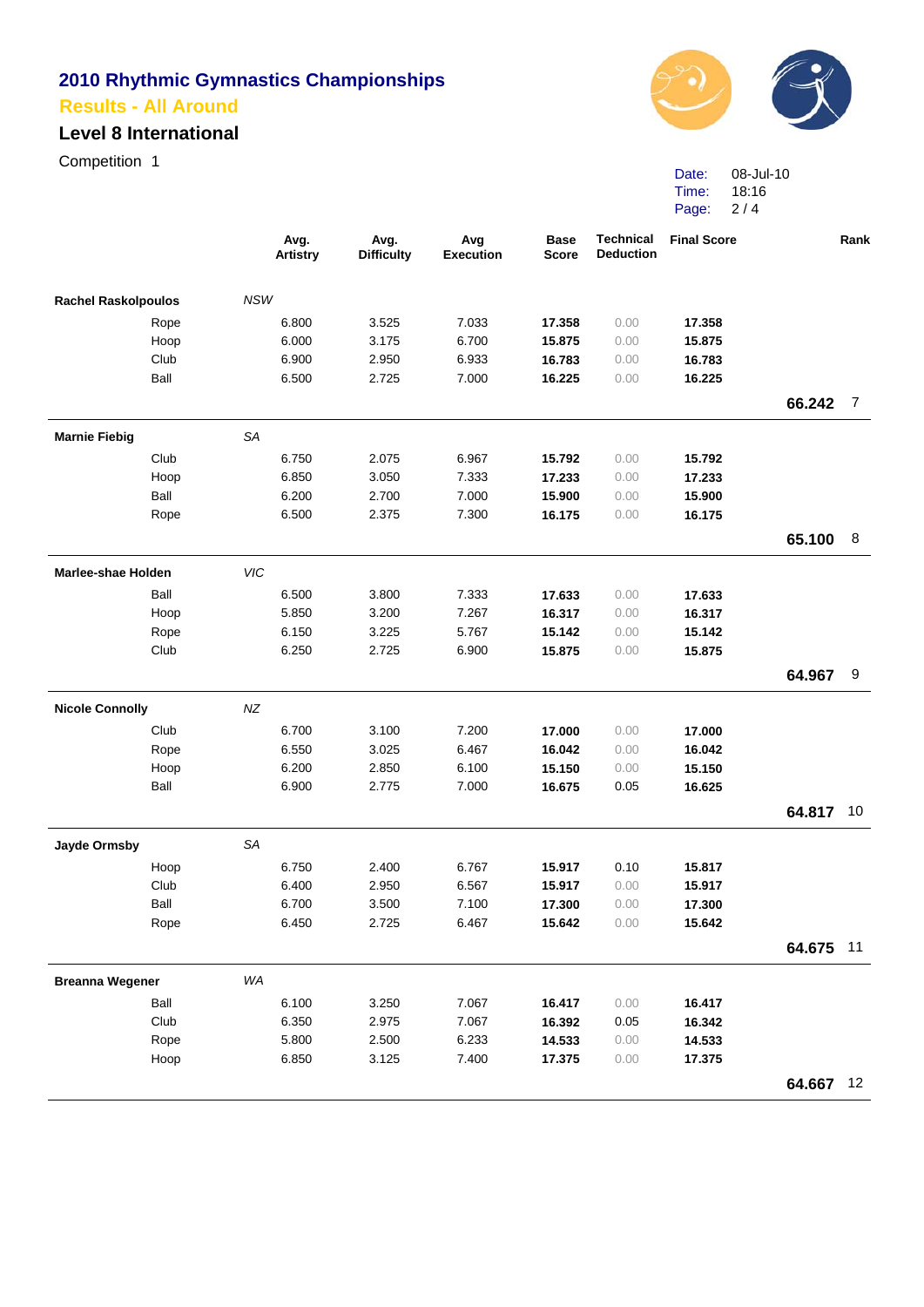# **Level 8 International**

Competition 1



Date: Time: Page: 3 / 4 08-Jul-10 18:16

|                             |      |            | Avg.<br><b>Artistry</b> | Avg.<br><b>Difficulty</b> | Avg<br><b>Execution</b> | <b>Base</b><br><b>Score</b> | <b>Technical</b><br><b>Deduction</b> | <b>Final Score</b> |           | Rank |
|-----------------------------|------|------------|-------------------------|---------------------------|-------------------------|-----------------------------|--------------------------------------|--------------------|-----------|------|
| <b>Amie Long</b>            |      | <b>NSW</b> |                         |                           |                         |                             |                                      |                    |           |      |
|                             | Club |            | 6.950                   | 2.200                     | 6.867                   | 16.017                      | 0.00                                 | 16.017             |           |      |
|                             | Rope |            | 6.550                   | 3.200                     | 6.367                   | 16.117                      | 0.00                                 | 16.117             |           |      |
|                             | Ball |            | 6.250                   | 2.550                     | 6.100                   | 14.900                      | 0.40                                 | 14.500             |           |      |
|                             | Hoop |            | 6.800                   | 3.775                     | 7.433                   | 18.008                      | 0.00                                 | 18.008             |           |      |
|                             |      |            |                         |                           |                         |                             |                                      |                    | 64.642 13 |      |
| Anna Karaganova             |      | <b>SA</b>  |                         |                           |                         |                             |                                      |                    |           |      |
|                             | Rope |            | 6.400                   | 2.600                     | 7.033                   | 16.033                      | 0.00                                 | 16.033             |           |      |
|                             | Club |            | 6.300                   | 2.650                     | 6.267                   | 15.217                      | 0.00                                 | 15.217             |           |      |
|                             | Ball |            | 5.900                   | 2.375                     | 6.333                   | 14.608                      | 0.00                                 | 14.608             |           |      |
|                             | Hoop |            | 6.600                   | 3.175                     | 6.867                   | 16.642                      | 0.00                                 | 16.642             |           |      |
|                             |      |            |                         |                           |                         |                             |                                      |                    | 62.500    | 14   |
| <b>Sarah Coopes</b>         |      | WA         |                         |                           |                         |                             |                                      |                    |           |      |
|                             | Ball |            | 5.650                   | 2.675                     | 6.967                   | 15.292                      | 0.00                                 | 15.292             |           |      |
|                             | Rope |            | 5.200                   | 2.175                     | 5.600                   | 12.975                      | 0.00                                 | 12.975             |           |      |
|                             | Hoop |            | 6.700                   | 3.300                     | 7.567                   | 17.567                      | 0.05                                 | 17.517             |           |      |
|                             | Club |            | 6.550                   | 1.750                     | 7.167                   | 15.467                      | 0.00                                 | 15.467             |           |      |
|                             |      |            |                         |                           |                         |                             |                                      |                    | 61.250    | 15   |
| <b>Abbie Johnston</b>       |      | <b>SA</b>  |                         |                           |                         |                             |                                      |                    |           |      |
|                             | Ball |            | 6.250                   | 2.000                     | 7.467                   | 15.717                      | 0.00                                 | 15.717             |           |      |
|                             | Hoop |            | 6.500                   | 2.700                     | 6.500                   | 15.700                      | 0.00                                 | 15.700             |           |      |
|                             | Club |            | 6.250                   | 1.950                     | 6.667                   | 14.867                      | 0.00                                 | 14.867             |           |      |
|                             | Rope |            | 6.300                   | 2.050                     | 6.600                   | 14.950                      | 0.00                                 | 14.950             |           |      |
|                             |      |            |                         |                           |                         |                             |                                      |                    | 61.233    | 16   |
| <b>Kate Darroch</b>         |      | WA         |                         |                           |                         |                             |                                      |                    |           |      |
|                             | Ball |            | 5.900                   | 2.600                     | 6.833                   | 15.333                      | 0.00                                 | 15.333             |           |      |
|                             | Hoop |            | 6.250                   | 2.525                     | 6.767                   | 15.542                      | 0.00                                 | 15.542             |           |      |
|                             | Club |            | 6.000                   | 1.600                     | 5.767                   | 13.367                      | 0.00                                 | 13.367             |           |      |
|                             | Rope |            | 5.200                   | 2.150                     | 6.233                   | 13.583                      | 0.00                                 | 13.583             |           |      |
|                             |      |            |                         |                           |                         |                             |                                      |                    | 57.825 17 |      |
| <b>Kelly-Maree Bakoulis</b> |      | <b>NSW</b> |                         |                           |                         |                             |                                      |                    |           |      |
|                             | Rope |            | 5.900                   | 2.125                     | 6.767                   | 14.792                      | 0.00                                 | 14.792             |           |      |
|                             | Hoop |            | 6.500                   | 2.575                     | 6.633                   | 15.708                      | 0.00                                 | 15.708             |           |      |
|                             | Club |            | 6.500                   | 1.750                     | 6.633                   | 14.883                      | 0.05                                 | 14.833             |           |      |
|                             | Ball |            | 5.350                   | 1.400                     | 5.733                   | 12.483                      | 0.50                                 | 11.983             |           |      |
|                             |      |            |                         |                           |                         |                             |                                      |                    | 57.317    | 18   |